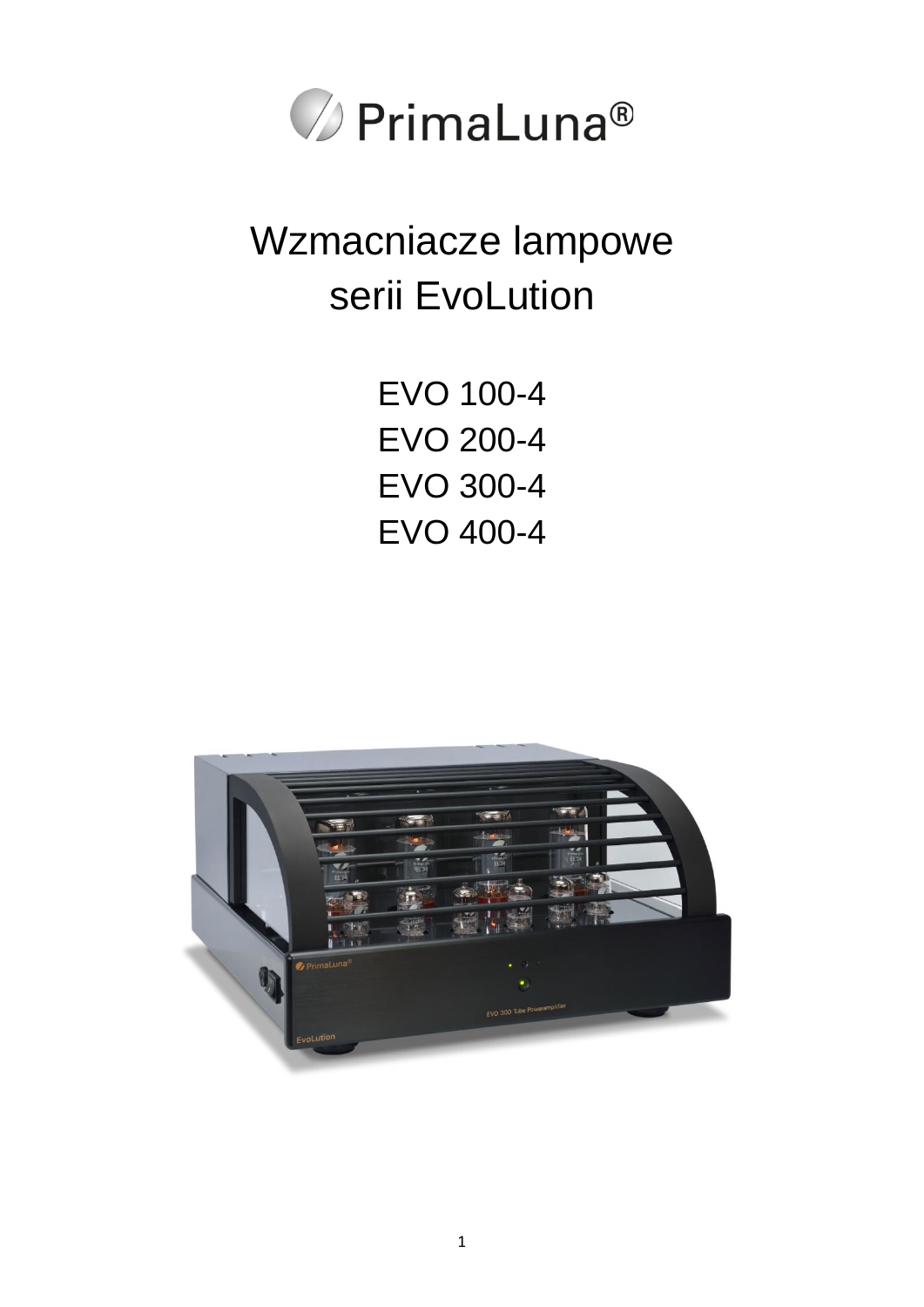

#### **Spis treści**

| Dziękujemy !                                           | 3              |
|--------------------------------------------------------|----------------|
| Specyfikacja techniczna                                | 4              |
| Ostrzeżenie-zawartość opakowania-ustawienia początkowe | 5              |
| Wejścia i wyjścia, Sterowanie                          | 6              |
| Pilot zdalnego sterowania                              | $\overline{7}$ |
| Adaptive Auto Bias™ - Bias Switch                      | 8              |
| Tryby pracy: Ultralinear i Triode                      | 9              |
| Lampy                                                  | 10             |
| Bezpiecznik-ochrona elektroniczna                      | 11             |
| Rozwiązywanie problemów                                | 12             |
| Notatki                                                | 13             |
| Informacje o gwarancji                                 | 15             |
| Nazwa PrimaLuna i więcej                               | 16             |

Copyright Durob audio BV – 2019. Wszelkie prawa zastrzeżone. Powielanie w całości lub części tekstu, logo, grafiki lub schematów jest surowo zabronione bez pozwolenia na piśmie od firmy DUROB audio BV.

Informacje zawarte w niniejszej instrukcji mogą ulec zmianie bez wcześniejszego powiadomienia.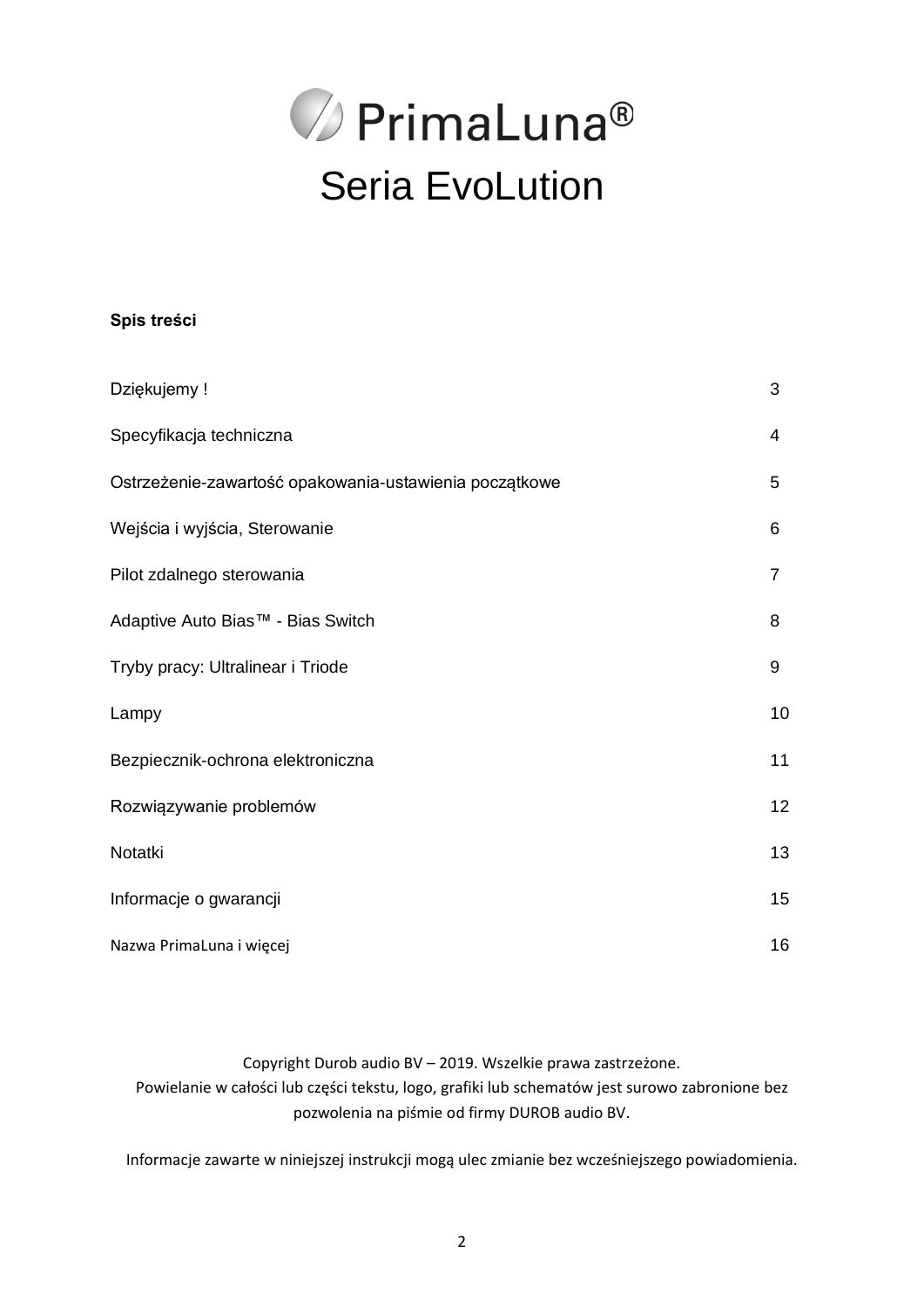# **⊘** PrimaLuna® EvoLution Series

#### **Thank You!**

We would like to thank you for choosing one of our PrimaLuna EVO Tube Poweramplifiers at the heart of your music system. The EVO Tube Poweramplifiers are the newest versions of the original first members of our family of affordable, high-quality tube products. The designers and builders of the PrimaLuna equipment all have a long history in high-end audio. We feel we have shown with PrimaLuna that we are able to offer a range of affordable yet elegant audio instruments that can easily compete with today's most expensive brands and we assure you we will continue that way. We firmly believe that our quality level will set the bar at a difficult height for other products to match.

This PrimaLuna EVO Tube Poweramplifiers feature:

- Hand-made construction of a heavy-gauge, fully-vented steel chassis with a five coat finish, each coat handrubbed and polished, holding the finest point-to-point wiring, using workmanship that is normally only available at the highest price.
- Elegant style, heavy-metal remote controls for models that feature UL/TR choice.
- Premium parts that include toroidal and EI transformers for power supply; custom designed -in conjunction with one of the most prestigious transformer designers in the USA- encapsulated output transformers for lowest hum; wide bandwidth for great bass and extended highs; ceramic tube sockets; Nichicon and DuRoch capacitors; superfast Philips-rectifier-circuitry; gold-plated heavy-duty WBT style speaker terminals (all speaker connectors are solid shaft for better conductance, better sound, and higher reliability); gold-plated panel mounted RCA and XLR input and output jacks.
- The newest generation Adaptive Auto Bias™ exclusive to PrimaLuna. This circuit monitors and smoothly adjusts bias constantly and instantly, reducing maintenance and increasing performance due to the dramatic reduction in distortion. It comes with a new extensive output stage protection circuitry with +B relay to protect output transformers, resistors and high voltage power supply in case a tube fails.
- The EVO Tube Poweramplifiers come with a High/Low bias switch. This means that with the flip of a switch you can choose for the optimum bias setting for EL34 type of tubes or KT88 type of tubes. No hassle with screwdrivers, no messing around with meters etc. Just switch tubes, switch bias!
- All PrimaLuna power transformers include the PTP™ (Power Transformer Protection) circuit. When the power transformer overheats due to environmental circumstances, overloading or some problem in the unit, an internal thermal switch breaks the primary, allowing the unit to cool down before harm is done. After it's cooled, contact is restored and if nothing is broken, the amp will repower and function properly.
- All EVO Poweramplifiers come with a mono/stereo switch giving it a stereo and mono function.
- LIVE side of the AC input connector indicated by aluminium color screw.

We hope that our PrimaLuna EVO Tube Poweramplifiers will make you want to follow our next steps in expanding our range of products. If you have any questions or comments, don't hesitate to contact us. You can also share your thoughts with others, for example at the **[FaceBook PrimaLuna Amplifiers Owners Group](https://www.facebook.com/groups/509067122811946/?ref=group_header)** or other review sites.

We keep our prices low by relying on word-of-mouth and customer feedback, and we would appreciate hearing what you have to say about our product. Finally, if you need service during or after the warranty period, please don't hesitate to contact us.

Thanks again for your support!

Herman van den Dungen DUROB AUDIO BV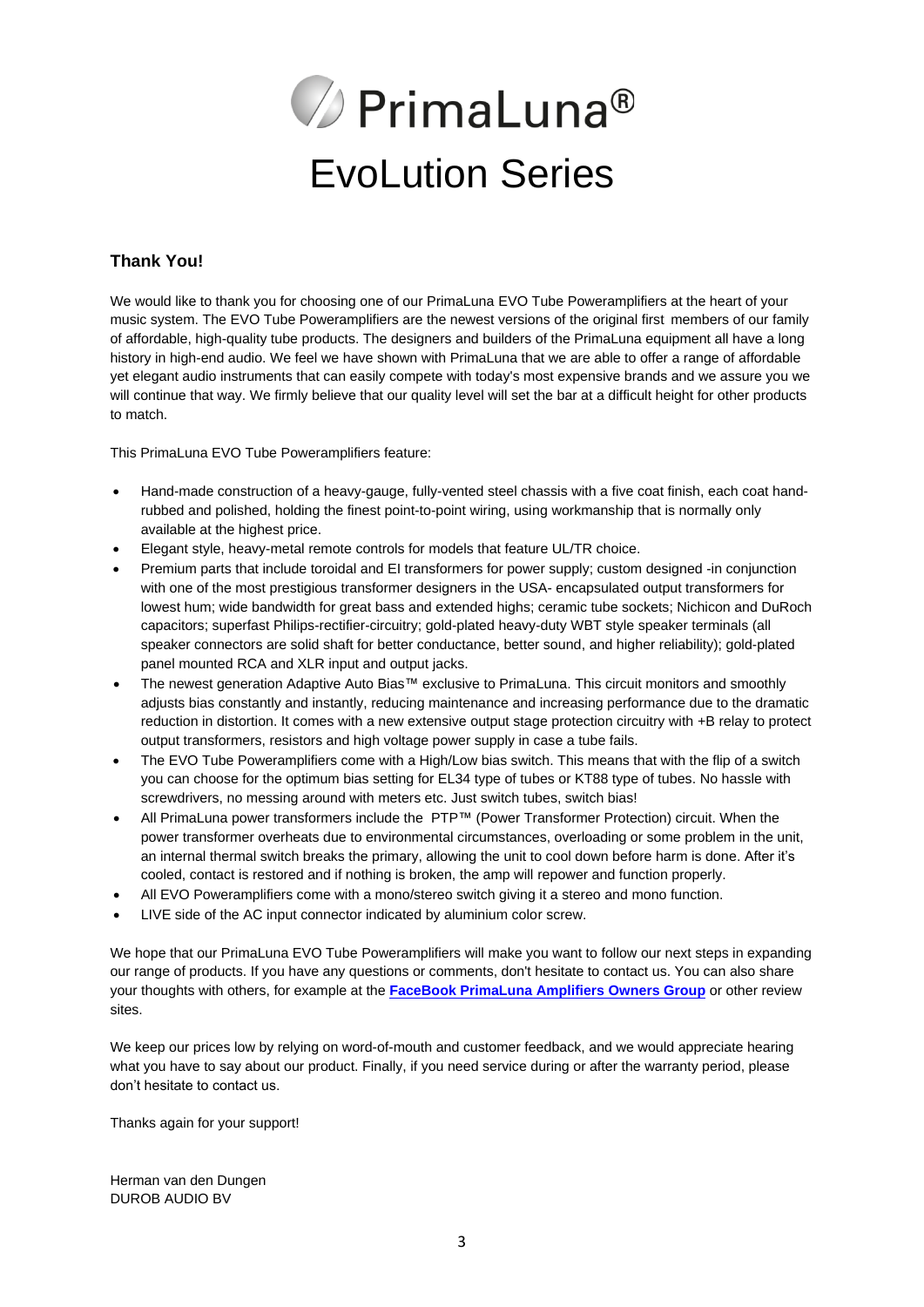

### Seria EvoLution

| Specyfikacja         | <b>EVO 100-4</b>                                | <b>EVO 200-4</b>   | <b>EVO 300-4</b> | <b>EVO 400-4</b> |
|----------------------|-------------------------------------------------|--------------------|------------------|------------------|
| Moc stereo (UL)      | 40W (EL34)                                      | 44W (EL34)         | 44W (EL34)       | 70W (EL34)       |
|                      | 42W (KT88)                                      | 45W (KT88)         | 44W (KT88)       | 72W (KT88)       |
|                      |                                                 |                    |                  | 85W (KT120)      |
|                      |                                                 |                    |                  | 89W (KT150)      |
| Moc stereo (triode)  |                                                 |                    | 22W (EL34)       | 38W (EL34)       |
|                      |                                                 |                    | 25W (KT88)       | 43W (KT88)       |
|                      |                                                 |                    |                  | 45W (KT120)      |
|                      |                                                 |                    |                  | 51W (KT150)      |
| Moc mono (UL)        | 82W (EL34)                                      | 88W (EL34)         | 85W (EL34)       | 140W (EL34)      |
|                      | 84W (KT88)                                      | 90W (KT88)         | 84W (KT88)       | 145W (KT88)      |
|                      |                                                 |                    |                  | 175W (KT120)     |
|                      |                                                 |                    |                  | 188W (KT150)     |
| Moc mono (triode)    |                                                 |                    | 45W (EL34)       | 382W (EL34)      |
|                      |                                                 |                    | 50W (KT88)       | 88W (KT88)       |
|                      |                                                 |                    |                  | 94W (KT120)      |
|                      |                                                 |                    |                  | 109W (KT150)     |
| Pasmo przenoszenia   | 12Hz-85kHz                                      | 10Hz-65kHz         | 10Hz-70kHz       | 9Hz-60kHz        |
|                      | $+/-1dB$                                        | $+/-1dB$           | $+/1dB$          | $+/-1dB$         |
|                      | 10Hz-95kHz                                      | 10Hz-95kHz         | 8Hz-75kHz        | 8Hz-70kHz        |
|                      | $+/-3dB$                                        | $+/-3dB$           | $+/-3dB$         | $+/-3dB$         |
| <b>THD</b> stereo    | $0.2\%$ @ 1W                                    | $< 0.1\% \ @ \ 1W$ |                  |                  |
| THD mono             | $< 0.17\% \ @ \ 1W$<br>$< 0.17\% \text{ @ } 1W$ |                    |                  |                  |
| Odstęp od szumu      | 92dB (stereo)                                   | 92dB (stereo)      | 91dB (105dB      | 95dB (105dB A    |
|                      | 93dB (mono)                                     | 93dB (mono)        | A ważony)        | ważony)          |
| Impedancja wejściowa | 100 kOhm                                        |                    |                  |                  |
| Czułość wej.         | 880 mV                                          |                    | 870 mV           | 1100 mV          |
| Wzmocnienie          | 25dB                                            | 26,5dB             | 26 dB            | 27 - 30 dB       |
| Pobór mocy (max)     | 270W                                            | 280 W              | 300 W            | 550W             |
| Waga netto           | 17 kg                                           | 23 kg              | 30 kg            | 31 kg            |
| Waga brutto          | 21kg                                            | 28 kg              | 35 kg            | 36 kg            |
| Wymiary [mm]         | 405x280x190                                     | 405x365x205        | 405x385x205      | 405x385x205      |
| Wymiary opak.        | 468x385x315                                     | 577x468x315        | 577x468x315      | 577x468x315      |
| Wejścia (pary)       | 1 x RCA<br>1 x RCA, 1 x XLR                     |                    |                  |                  |
| Wyjścia (stereo)     | 4, 8, 16 Ohm                                    |                    |                  |                  |
| Wyjście (mono)       | 2, 4, 8 Ohm                                     |                    |                  |                  |
| Zastosowane lampy    | 4 x EL34                                        | 4 x EL34           | 4 x EL34         | 8 x EL34         |
|                      | 2 x 12AX7                                       | 2 x 12AX7          | 6 x 12AU7        | 6 x 12AU7        |
|                      | 2 x 12AU7                                       | 2 x 12AU7          |                  |                  |
| Damping Factor       | 4 KD (1 kHz)<br>$\overline{7}$ KD (1 kHz)       |                    |                  |                  |

All PrimaLuna products come with PrimaLuna Silver Label tubes which are pre-selected by us following our simple 60 out of 100 rule (PTS™ - Premium Tube Selection) and as such, are already "special" when compared to other standard tubes on the market.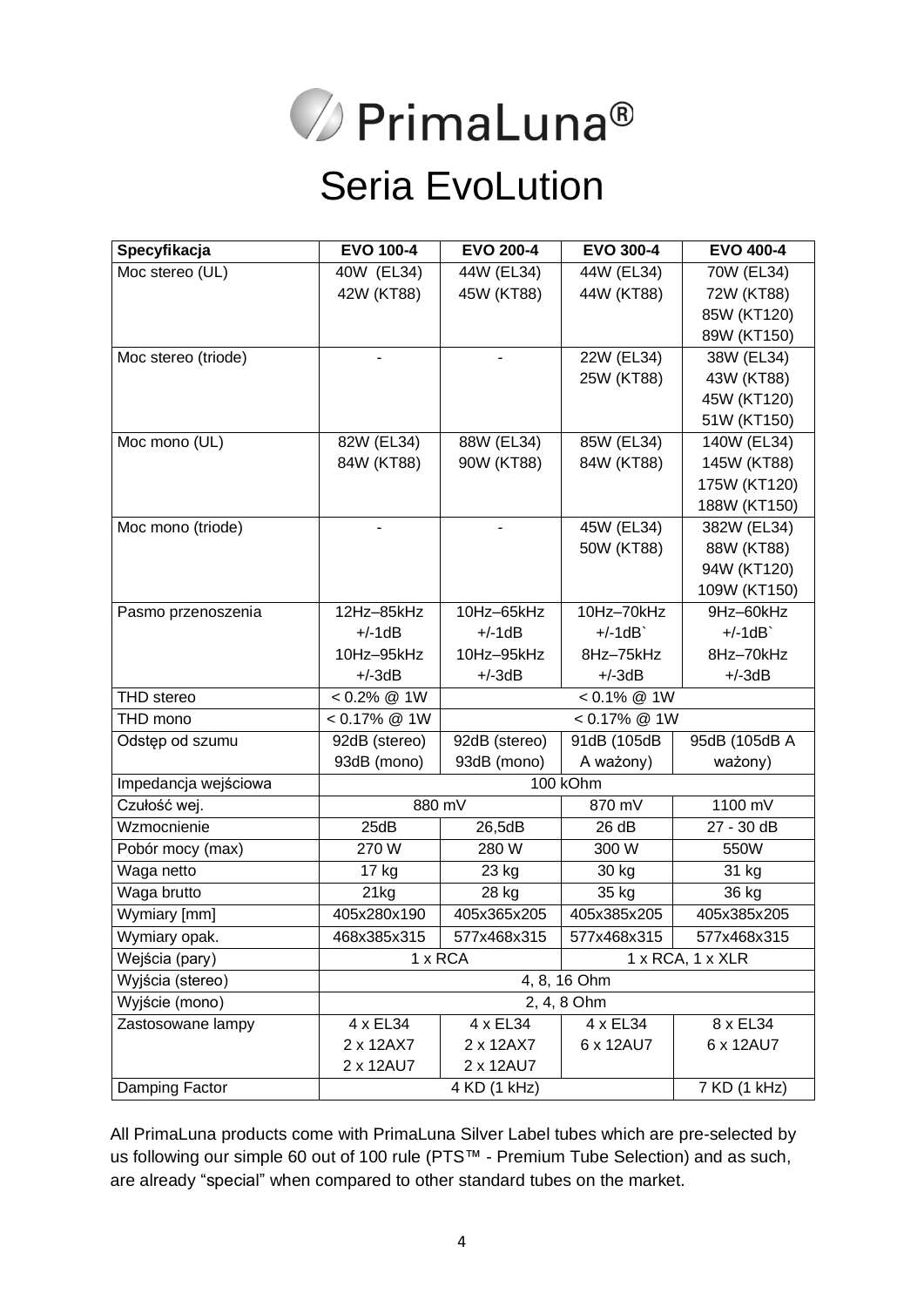#### **Warning**

To prevent serious injury, electrical shock or fire:

- Do not operate with the bottom plate removed. Keep away from rain and moisture.
- Disconnect the ac mains cable before changing fuses and/or tubes.
- Do not replace fuses with any fuse other than the same type and rating as used by the factory.
- Do not replace tubes without reading instructions.
- Do not replace fuses or tubes if you have any doubt about your ability to do so.
- We accept no responsibility for any personal or material damage due to incompetent use or users.

#### **Package Contents**

| <b>EVO Tube Poweramplifier</b>                     | 1 piece                 |
|----------------------------------------------------|-------------------------|
| <b>EVO Remote Control</b>                          | 1 piece                 |
| <b>Power Cord</b>                                  | 1 piece                 |
| This Owner's Manual                                | 1 piece                 |
| <b>White Gloves</b>                                | 1 pair                  |
| <b>Tube Complement</b>                             | See specification pages |
| Spare Mains Littelfuse Model 213 fuse              | 1 piece                 |
| Spare Adaptive Auto Bias Littelfuse Model 213 fuse | 1 piece                 |

#### **Initial Setup**

- Don't wear a watch or rings and carefully remove the EVO Tube Poweramplifier from its packaging. Once the plastic bag has been removed, use the white gloves to prevent fingerprint smudges.
- Remove the tube cage by carefully pulling it up and away from the amplifier.
- Remove the protective foam surrounding the tubes.
- Tubes are already installed.
- Check that each tube is firmly and straightly seated in its socket. Use gloves provided.
- Replace cage back in its place if desired.
- Check to see the power switch is off (down) and the bias-selector switch is in the correct position.
- Connect output of preamp with input of power amp.
- Connect your speaker wires, positive to positive, negative to negative. This unit is noninverting.
- Plug the power cord into the amplifier, then into the wall socket.
- Switch on the sources and after that the preamplifier and wait for 1 minute to stabilize the circuit.
- Switch the power amplifier on.
- The tubes will be warmed up and ready to use in about 60 seconds.
- Switch the power amplifier on when the mute of the preamplifier is released.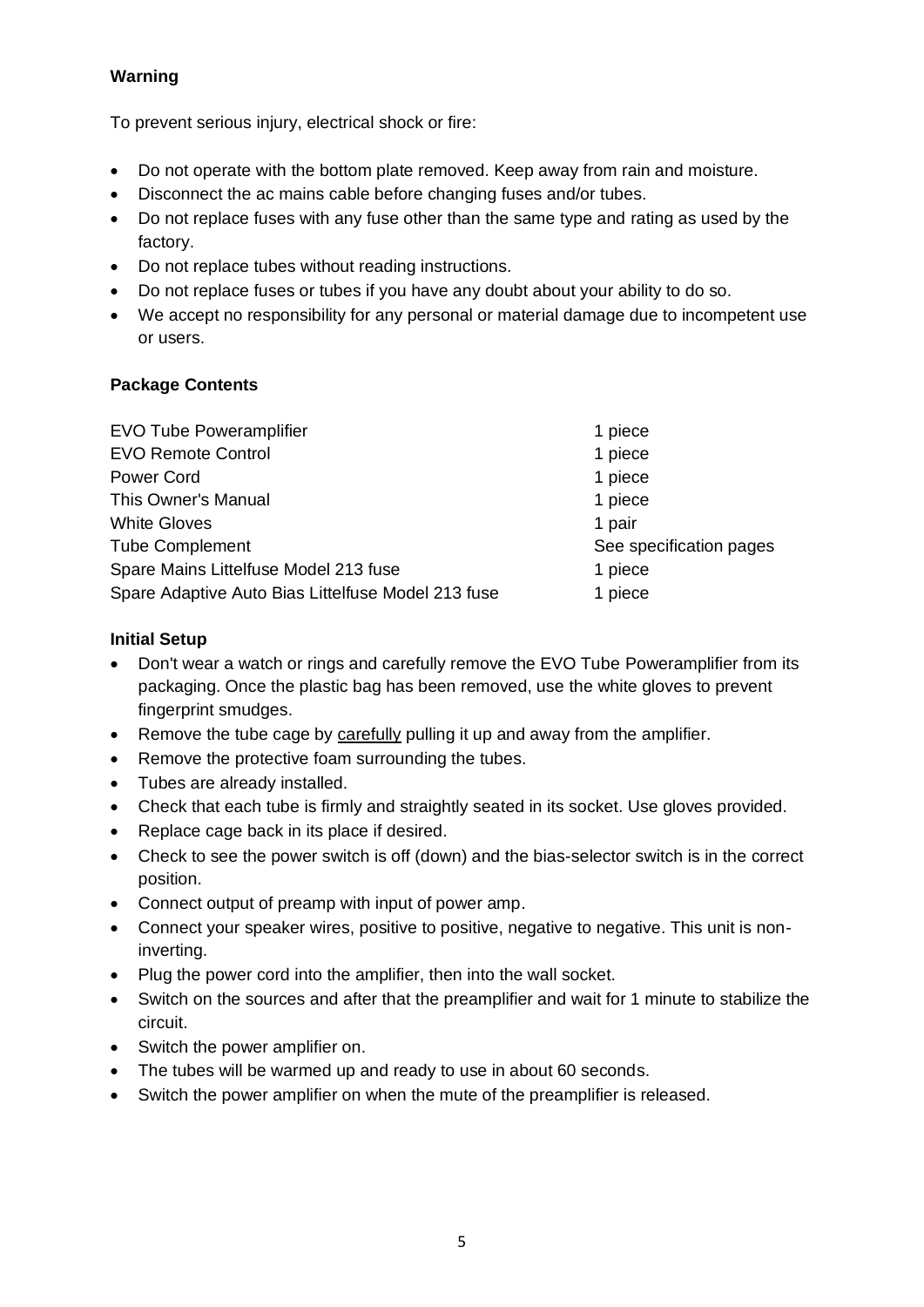

#### **Front Panel Outputs, Controls & Remote Function**

| $\bullet$ PrimaLuna® |                                      |  |
|----------------------|--------------------------------------|--|
|                      | $\circ$                              |  |
| EvoLution            | EVO 100 Tube Poweramplifier          |  |
| $\bullet$ PrimaLuna® |                                      |  |
|                      | $\circ$                              |  |
| EvoLution            | EVO 200 Tube Poweramplifier          |  |
| $\bullet$ PrimaLuna® |                                      |  |
|                      | $\circ$<br>$\circledcirc$<br>$\circ$ |  |
|                      | $\circ$                              |  |
| EvoLution            | EVO 300 Tube Poweramplifier          |  |
| $\bullet$ PrimaLuna® |                                      |  |
|                      | $\circ$<br>$\circledcirc$<br>$\circ$ |  |
|                      | $\circ$                              |  |
| EvoLution            | EVO 400 Tube Poweramplifier          |  |

PrimaLuna front panels are made from machined aluminium, finished to match the black/blue metallic chassis. No controls are available from the front. The power switch and auto bias fuse are located on the left side of the amp, just behind the front plate, the bias switch on the right side, just behind the front plate.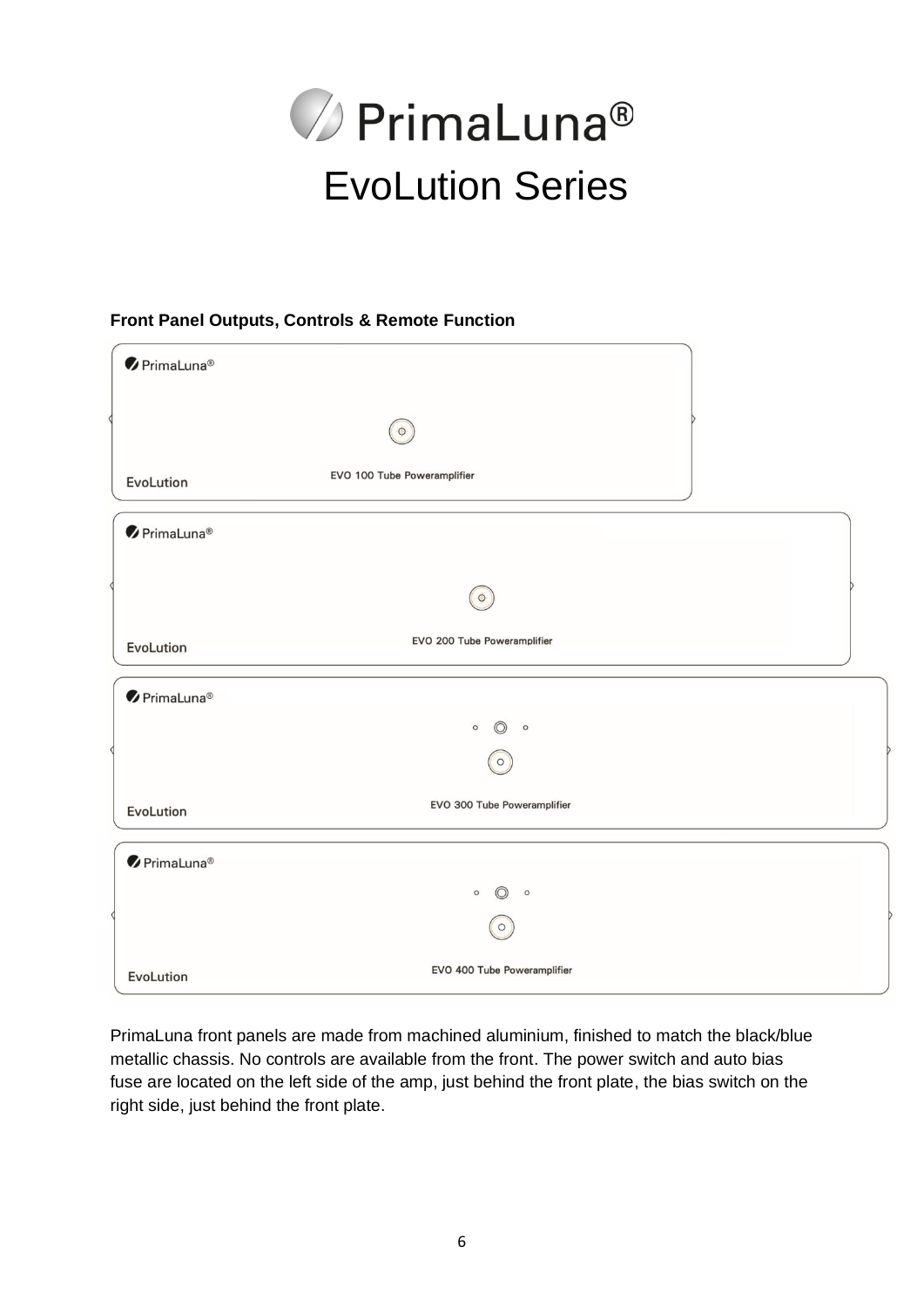#### **Back Panel Inputs, Outputs**

At the rear panel, you will find your inputs and speaker terminals. Input can be switched - NOT while the amplifier is on!- as mono or stereo input. The speaker taps also can be used as mono or stereo output(s). Attach the (+) from your loudspeaker to the 2, 4, 8 or 16 Ohm terminal that most closely matches the average impedance of your loudspeakers. The (-) from your loudspeaker attaches to the 0 Ohm terminal. Experiment using the 2, 4, 8 or 16 Ohm (+) terminal to find what's the best match with your speakers. Don't make any assumptions. Trust your ears.

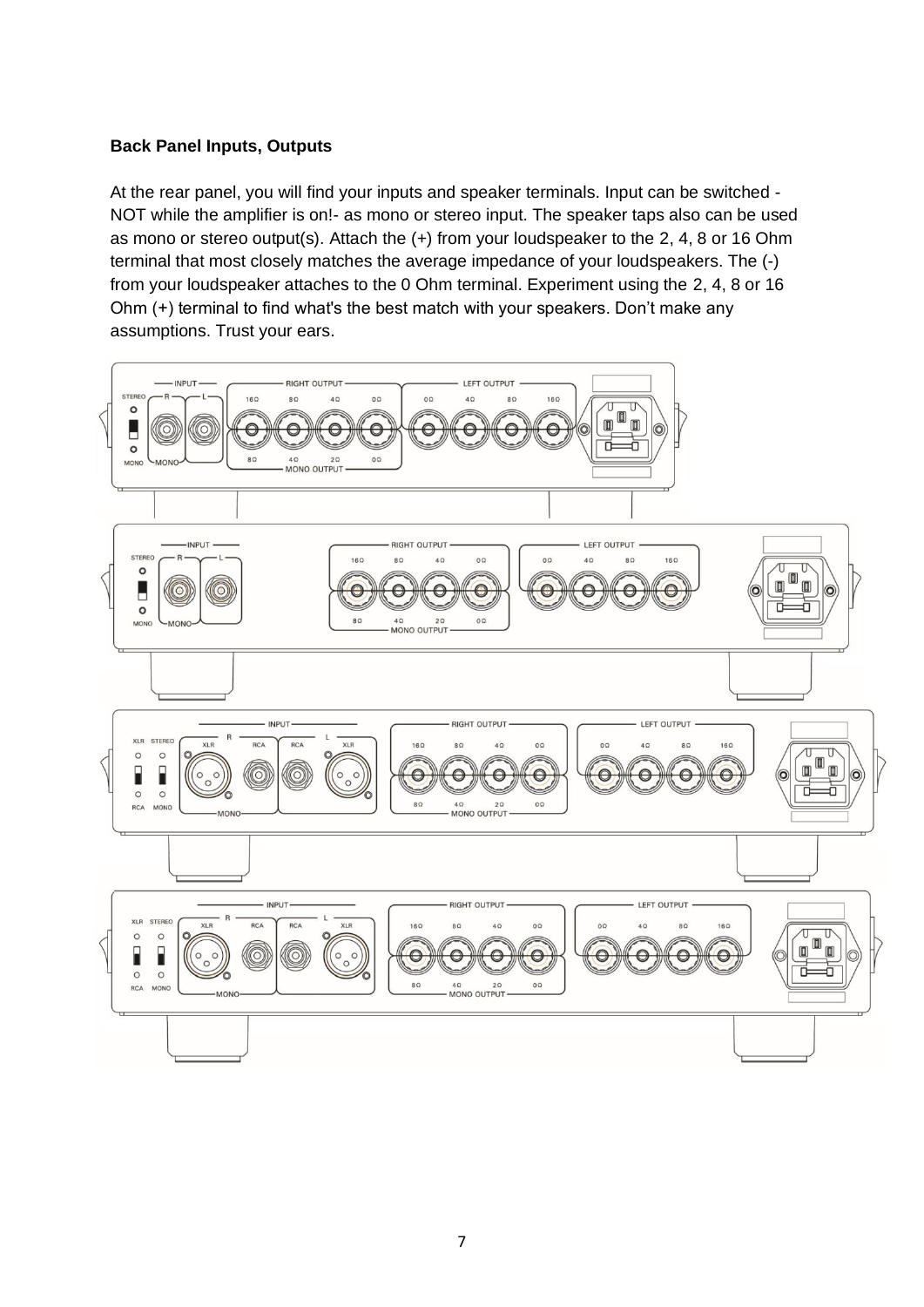# **⊘** PrimaLuna® EvoLution Series

#### **Remote Control**



Attention! Due to increasingly stringent safety

measures, it can happen that the remote control arrives without batteries installed.

The function of the EVO Tube Poweramplifier Remote Control is selfexplanatory. It controls the TR/UL selection. This is also possible with the larger system remote, which also has source selection, volume & mute functions. The system remote will also control the basic functions of the PrimaLuna CD players.

The EVO Remote Controls have two high-quality rubber rings on each end to protect it from becoming damaged or damaging your furniture. These rings can be easily removed in case batteries have to be replaced.

In the event your remote control does not function, please first check the battery/batteries. To access the battery compartment, remove the rubber rings and unscrew the back plate.

Do NOT use rechargeable batteries!

You can also check your remote here: <https://primalunablog.com/?s=remote>

If the remote still does not function, contact your dealer for further assistance.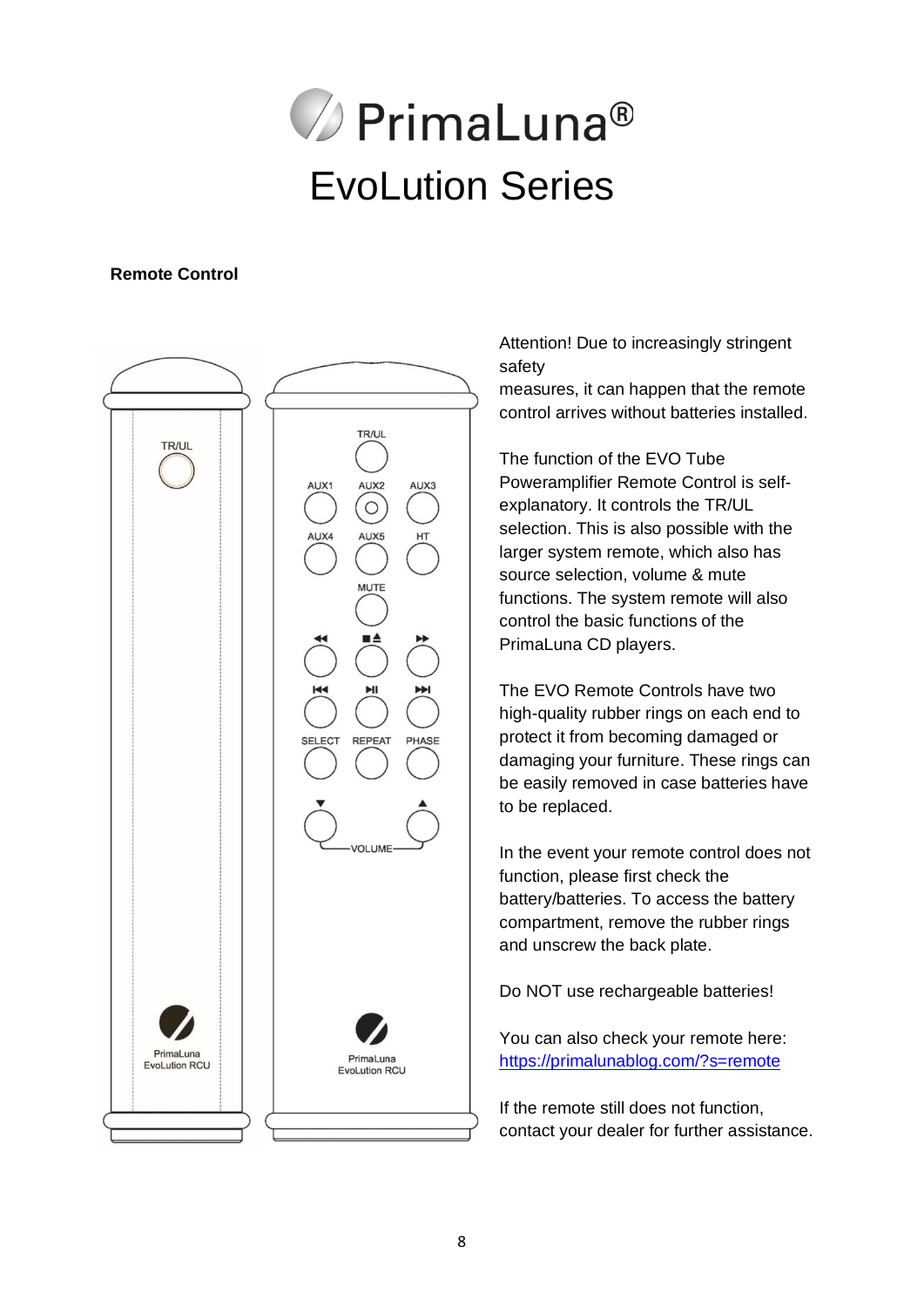

#### **Adaptive Auto BiasTM**



Our PrimaLuna exclusive Adaptive Auto Bias™ circuit monitors and smoothly adjusts bias constantly and instantly, reducing maintenance and increasing performance due to the dramatic reduction in distortion. The genius of this design is that the Adaptive Auto Bias™ actually improves the overall sound quality and performance of the amp. Between 12 and 30 Watts, measured distortion levels drop by over 40%. In addition, tubes do not have to be matched, and there are no bias (re-)adjustments needed, ever. The new generation Adaptive Auto Bias™ circuit comes with a new extensive output stage protection circuitry with +B relay to protect output transformers, resistors and high voltage power supply in case a tube fails. This circuit is also protected with an easily accessible fuse located next to the on / off power switch.

| <b>BIAS SWITCH</b><br>High Bias<br>$\circ$<br>Low Bias | т |
|--------------------------------------------------------|---|
| ᇁ                                                      |   |

#### **Bias Switch**

The EVO Tube Poweramplifiers come with a bias level switch. This means that by the flip of a switch you can choose the optimum bias setting. Low Bias for EL34s (or equivalent tubes) or High Bias for KT88s, KT120s or KT150s (or equivalent tubes). No hassle with screwdrivers, no messing around with meters etc. If you swap tubes, simply flip the switch with volume down!- for optimum bias!

Should you use the "wrong" bias setting for the tubes in use, don't worry. It just means you did not choose the "optimum" bias setting as decided by the PrimaLuna design team.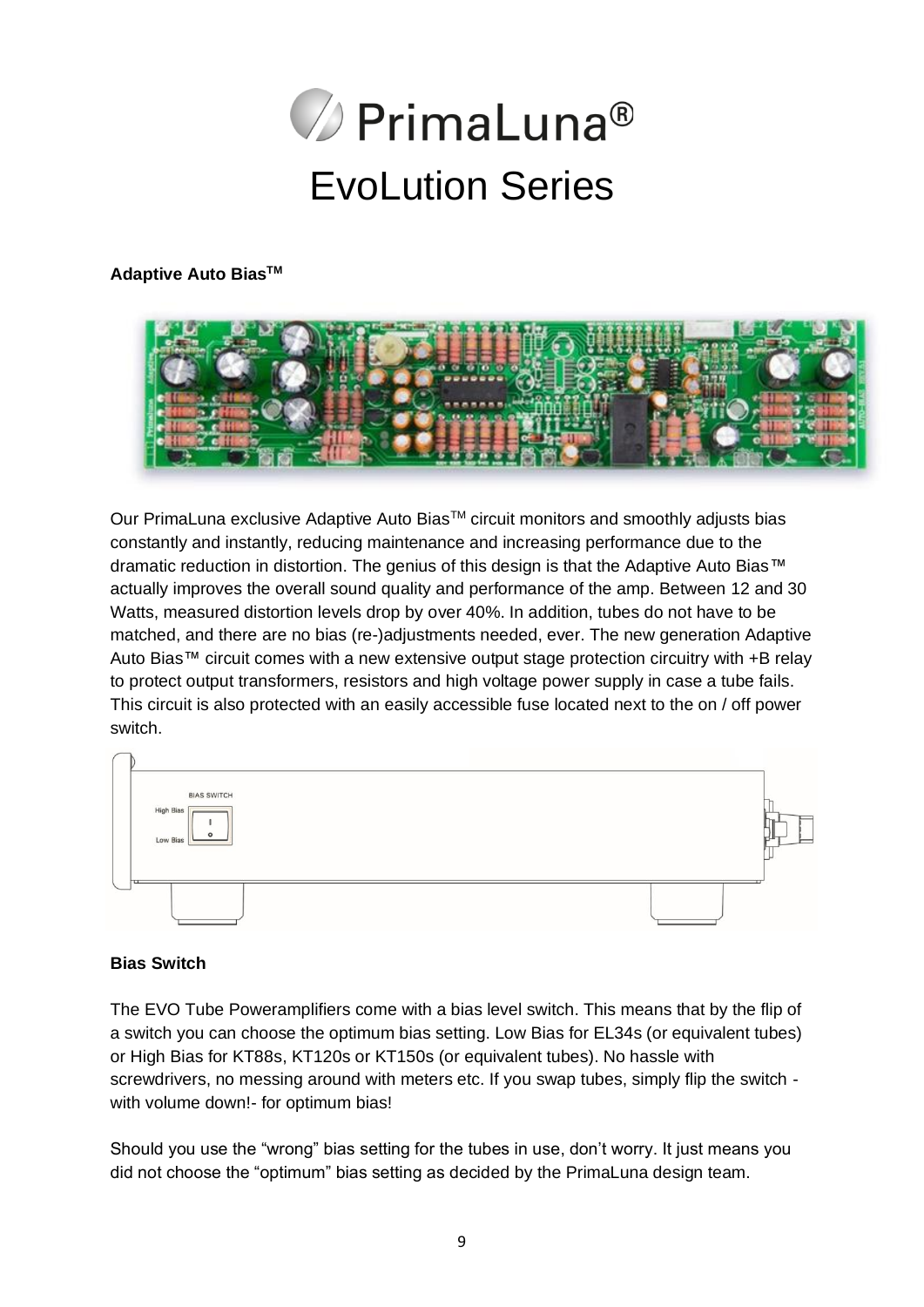

#### **Ultralinear – Triode Switching**

Your EVO 300 and 400 poweramplifier affords you the opportunity of switching between Ultralinear and Triode modes by remote control. You need not turn off the amp to do so; you can switch while the unit is operating. Although a faint click might be heard through your speakers, it is in no way harmful. Your EVO 300 and 400 poweramplifier always starts in Ultralinear mode when powered up. Centered on the front panel you find two color LEDs which indicate the mode in which the amp is functioning: Red—Ultralinear; Green—Triode.

#### **Ultralinear Mode - Triode Mode**

The term ultralinear design exerts a tighter grip on the speakers and produces music more likely to be described as accurate, dynamic, with great inner detail. The top and bottom end take on more "pop" and excitement. Triode sound is best described as warmer on top and bottom, a little compressed, with the midband now slightly more pronounced. The sound is more relaxed. In absolute terms it will not play as loud as maximum power drops by roughly half compared to Ultralinear.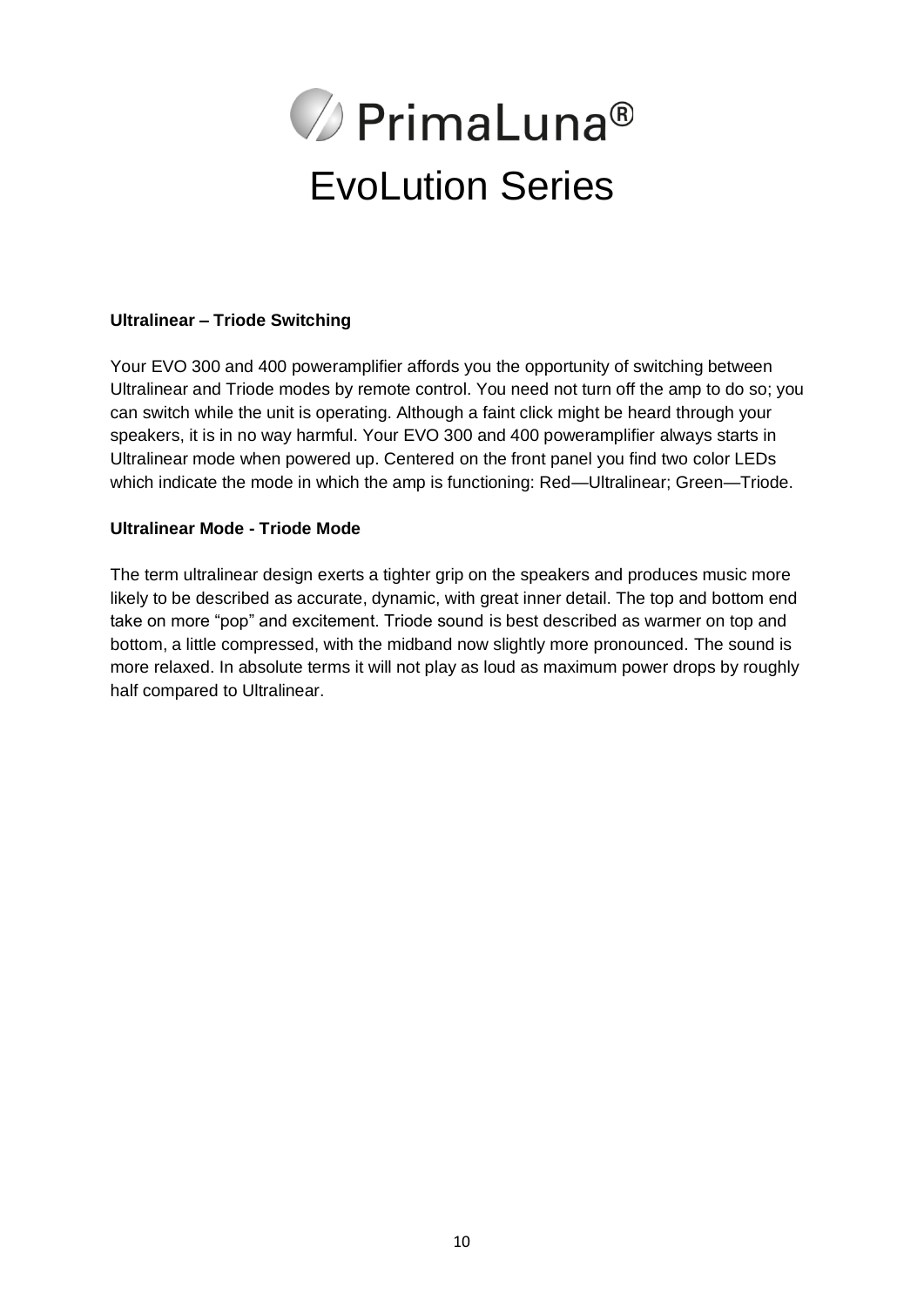

#### **Tube Basics**

The 12AX7 and 12AU7 tubes will have a life of about 5,000 to 10,000 hours. However, the life span of power tubes is more difficult to predict. It greatly depends on how "gently" or "roughly" you use your amplifier. In general, under normal conditions, you can figure between 2,000 and 3,000 hours.

Here are some guidelines on using tubes:

- Do not use treatments on tube pins or in sockets.
- If you decide to experiment with other tube types, it's best not to swap tubes in and out repeatedly. To do so requires you to turn your amplifier off and on and you never want to cycle amplifiers on and off rapidly. They should be left off for at least five minutes. Further, every time you insert a tube, you stand a chance of loosening the tube sockets. It's okay to have fun, and we support that, but don't go crazy and swap tubes in and out twenty times a day.
- Do not leave the amplifier on 24 hours a day. Just a short warm-up is required for the PrimaLuna to get into its groove.
- Break-in yields improvements. Every tube, when new, needs to be left alone for a little while. So, when your amplifier is new, or when you re-tube it, allow a little time to settle in. There is, however, no fixed "time rule" for break-in.
- Tubes can vary electrically, and by plugging in the wrong type of tube you can damage the amplifier and void your warranty.
- Please note to use same type or equivalent tubes for a replacement!



Some tubes and tube sockets have a "center key" which must line up! If you misalign them and use brute force, you will damage important and expensive parts of your amplifier!!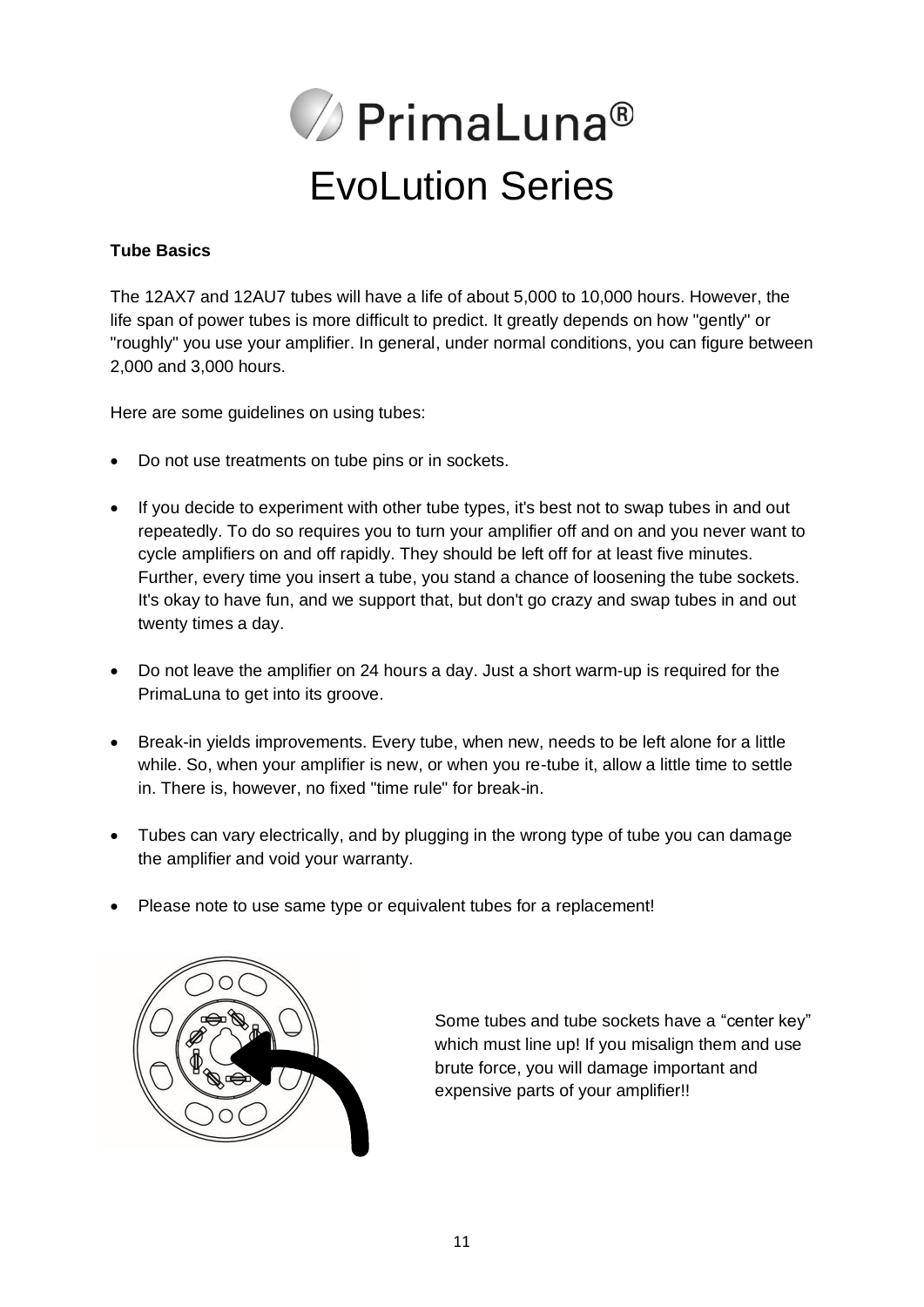

#### **Fuse Protection**

*Warning!* Fuses are safety valves. They should always be replaced with the exact same value and type. Never attempt to check or replace a fuse while the amp is plugged in. Turn it off and unplug the AC cord before continuing. Wait 10 minutes to let tubes cool down and the circuit to fully discharge.



**Mains Fuse:** The mains fuse is located on the rear of the amplifier, just below the power cord socket (see picture on the left). The fuse rating is 1 x Littelfuse 213 Series 3.15A Slow Blow 5 x 20mm fuse for 100-125VAC and Littelfuse 213 Series 1.6A Slow Blow 5 x 20mm fuse for 200-250VAC. Always replace with the same type and value fuse! The fuse holder can be opened using a small slotted flat blade screwdriver.

The IEC connector is mounted with 2 different color screws. One silver, one black. The silver screw indicates the Live AC in the IEC connector. It helps with the "correct" connection to AC. Nevertheless always check the AC cable by measuring as not every AC cable is constructed the same way.

The Adaptive Auto Bias Board is protected with an easily accessible Littelfuse 213 315mA fuse located next to the on / off power switch.



#### **Electronic Protection**

The PrimaLuna EVO Tube Poweramplifiers are equipped with Soft Start™ and come with an extensive output stage protection circuitry with +B relay to protect output transformers, resistors and high voltage power supply in case a tube fails.

The board also comes with a BTI™ circuit. BTI™ stands for Bad Tube Indication (by the change of front LED to red), making tube-life again a bit easier. The BTI™ circuit is totally inactive during normal operation. However when one (or more) output tube(s) draw(s) significantly more current than normal for a couple of seconds, such as when a loudspeaker terminal short-circuits with volume turned up, or in the case of an output tube failure, the BTI™ circuit "reads" the changes as a potential threat and as a protective measure, interrupts the power supply. It indicates, by the led in front of the power tube, which tube might be bad. To reset, simply turn the power off and after two minutes, turn back on. **However**, you do not want to repower the unit until the cause of the failure has been identified and resolved. Switching the power back on too early also can fool the BTI circuit into acting as though the problem has not been totally resolved and it may put the amp back into protection mode again. So be sure to give it enough time to reset!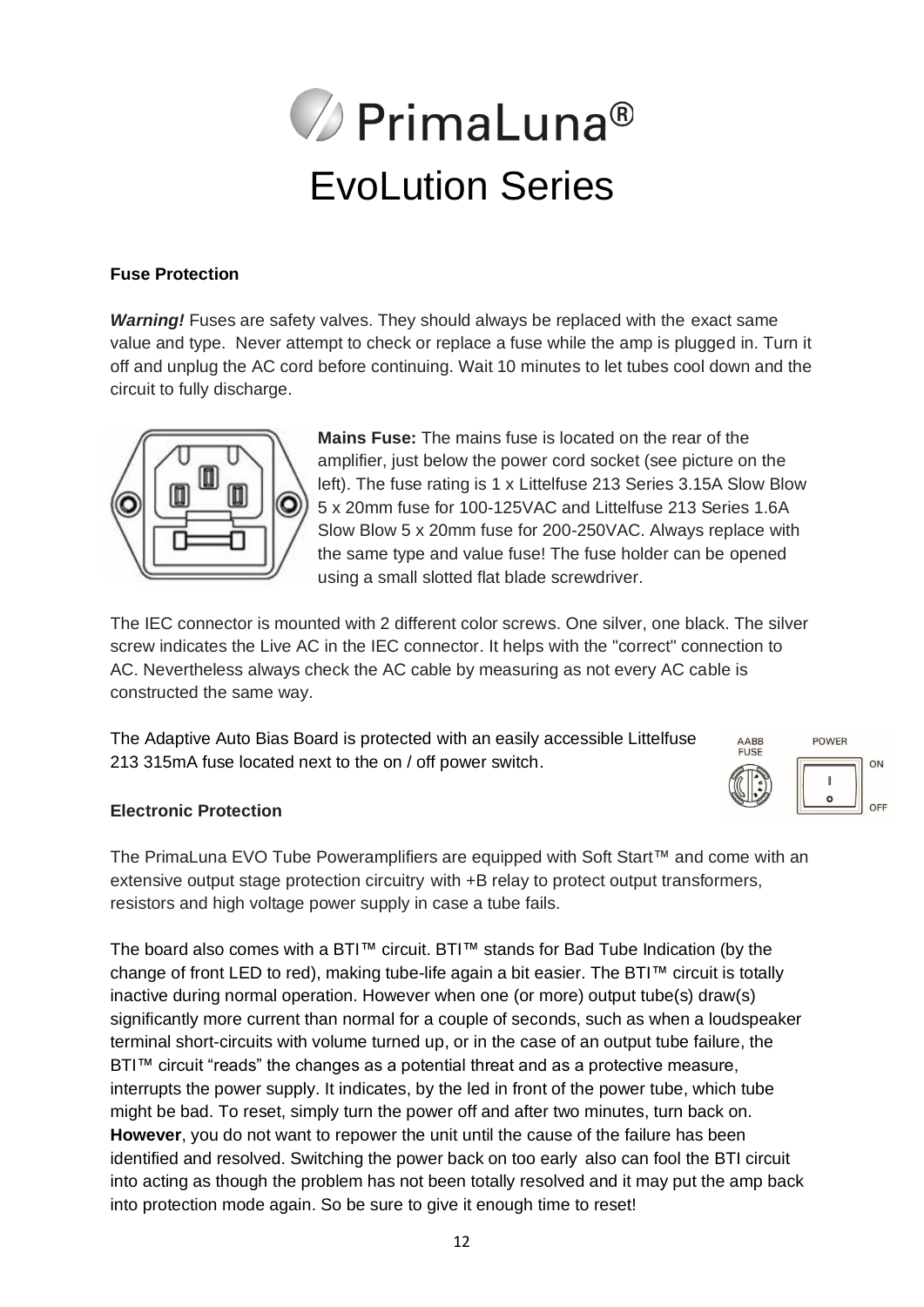

#### **Troubleshooting Tips**

No output. The power switch is on, but the power LED is off and tubes do not light up.

- *AC cable makes a bad connection in the IEC connector. Please check.*
- *Mains fuse is broken. Please check.*
- *PTP™ (Power Transformer Protection) protection may have switched off the power transformer. If so, the amplifier will switch on again after the internal temperature of the power transformer returns to normal. Overheating might be caused by higher environment temperature than normal or heavy use.*

No output. The power switch is on, the front LED is green and tubes do light up.

• *Adaptive Auto Bias Board fuse is broken. Please check.*

No output. The power switch is on, the front LED is red and LED in front of a power tube MIGHT light up.

- *BTI*TM *circuit has switched off the high voltage supply to the power output tubes. This can happen for example, when one (or more) output tube(s) draw(s) significantly more current than normal, like what can happen when a loudspeaker terminal is short-circuited with the volume turned up.*
- *In case of an internal output tube failure, the BTI™ circuit understands that there is a new situation which can cause harm to the amplifier or the loudspeaker, and the high voltage power supply to the output tubes is interrupted as a protective measure. The front LED will turn red and you might see a red LED in front of one or more power tubes. To reset, switch the amplifier's power off for at least two minutes, then switch back on. Of course, this should only be done after the cause of the failure has been identified and resolved. Switching the power back on too early can fool the BTI*TM *circuit into acting as though the problem has not been totally resolved and it may put the amp back into protection mode again. So be sure to give it enough time to reset.*

Noise or hum coming from one channel (eventually when you change your volume setting).

- *Noisy tube. At first swap the two inner small tubes left to right. If noise follows the tube swap then you have found the problem tube. If noise does not follow, swap the next set of two small tubes left to right, eventually the next set in case your amplifier has 6 small tubes.*
- *Possible bad output tube. Swap the output tubes in pairs from right to left. If hum follows the swap, swap the far left and far right tubes. If the hum returns to the original problem channel, you have found the problem tube. If not, swap the inside output tubes left to right.*

Noise/distortion coming from both channels.

• *Tubes may be in need of replacement.*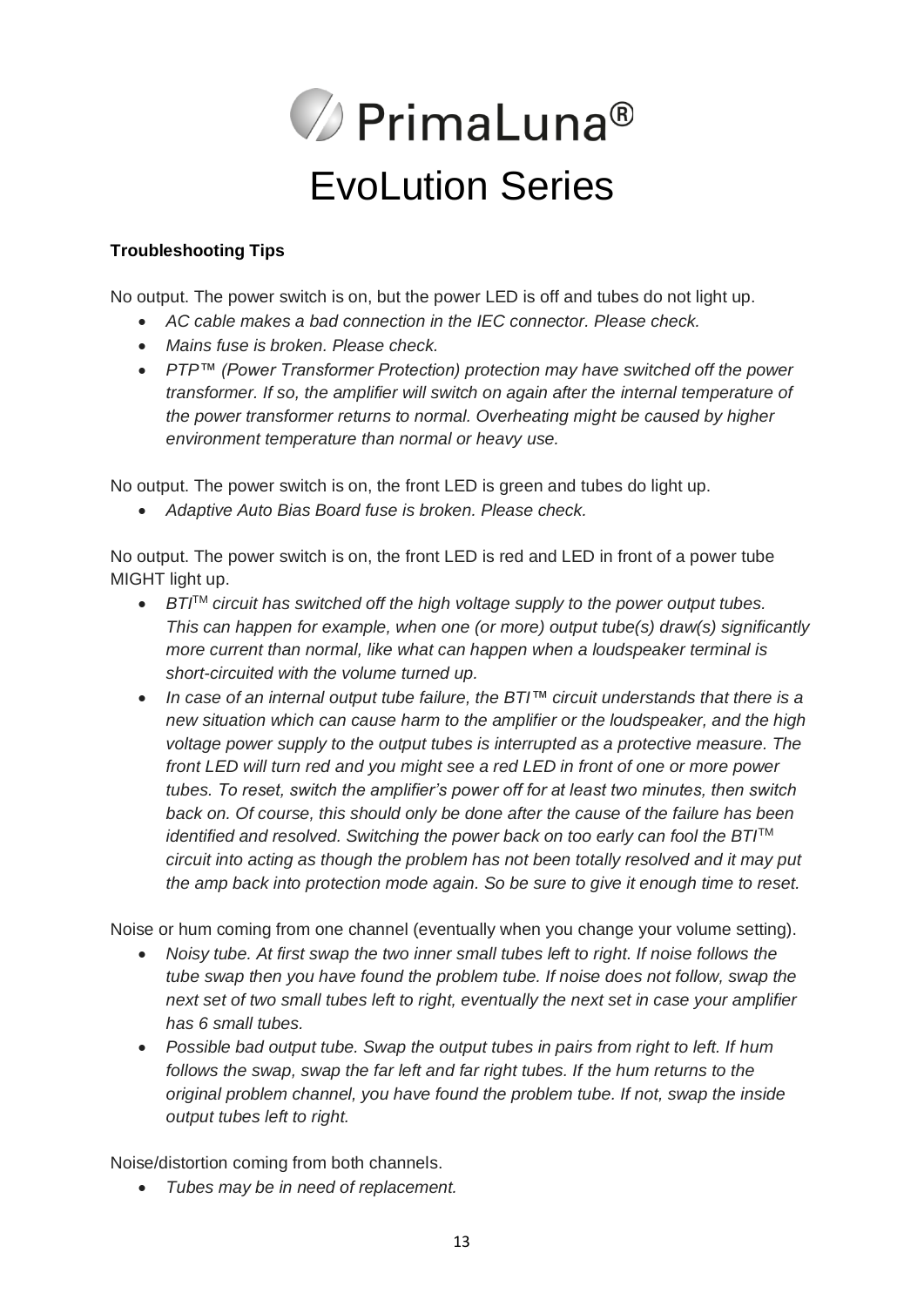

**Notes**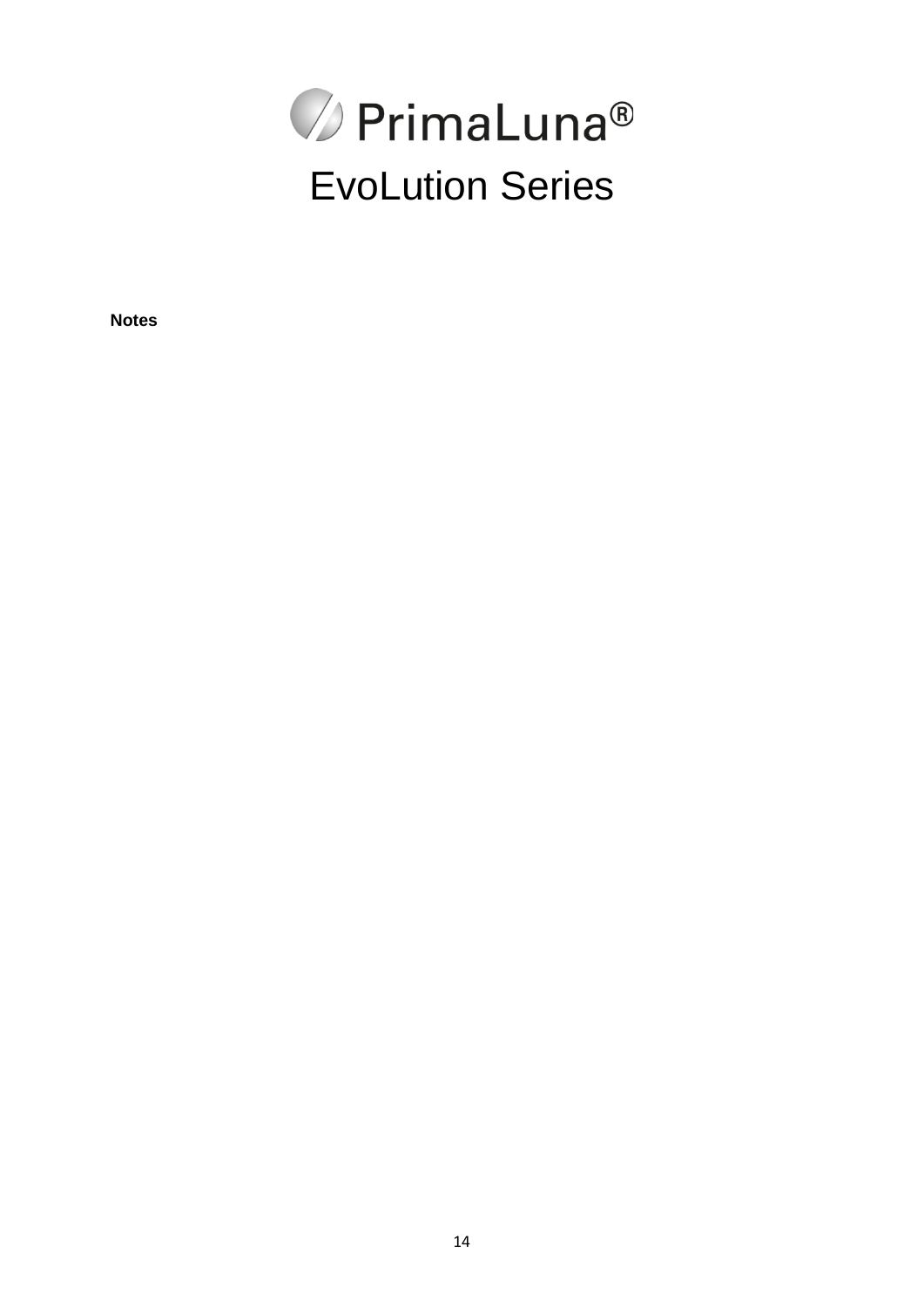

#### **Warranty Information**

Two-year limited warranty

Six-month warranty on stock vacuum tubes

#### **Terms & Conditions**

**1. Limited to the original purchaser.** This warranty is for the sole benefit of the original purchaser of the covered product, and may not be transferred to a subsequent owner.

**2. Conditions & Limitations.** This warranty is subject to conditions and limitations, as follows. This warranty is void and inapplicable if the product has not been used in accordance with the instructions found elsewhere in this manual, or if it has been misused, abused, damaged by accident or neglect, or in transport once in possession of purchaser. The warranty is also void if the product has been tampered with or has been repaired or modified by anyone other than Durob Audio BV or its specifically authorized representatives.

**3. Remedy.** If this product contains material, manufacturing, or workmanship defects, it must be packed in original packaging and returned to Durob Audio BV or its authorized representative via insured freight, at the owner's expense. Returned products must be accompanied by a written description of the defect, and a return authorization number (available from Durob Audio BV or the authorized representative via e-mail). Upon receipt of the defective product, Durob Audio BV or the authorized representative agrees to repair the product without charge for parts (except vacuum tubes if the unit is more than 6 months old), or labor. The product will then returned via prepaid, insured freight, with the carrier at the sole determination of Durob Audio BV or the authorized representative. This constitutes the purchaser's sole remedy.

**4. Design change.** Durob Audio BV and its partners reserve the right to modify their products or change specifications at any time without obligation or liability to previous purchasers.

**5. Miscellaneous.** Any implied warranties relating to the above product shall be limited to the duration of this warranty. This warranty does not extend to any identical or consequential costs or damages to purchaser or third-parties. Our liability will be no more than the amount you paid for the product that is the subject of a claim. This is the maximum amount for which we are responsible. This warranty gives you specific legal rights. You may also have other rights which vary from country to country and state to state.